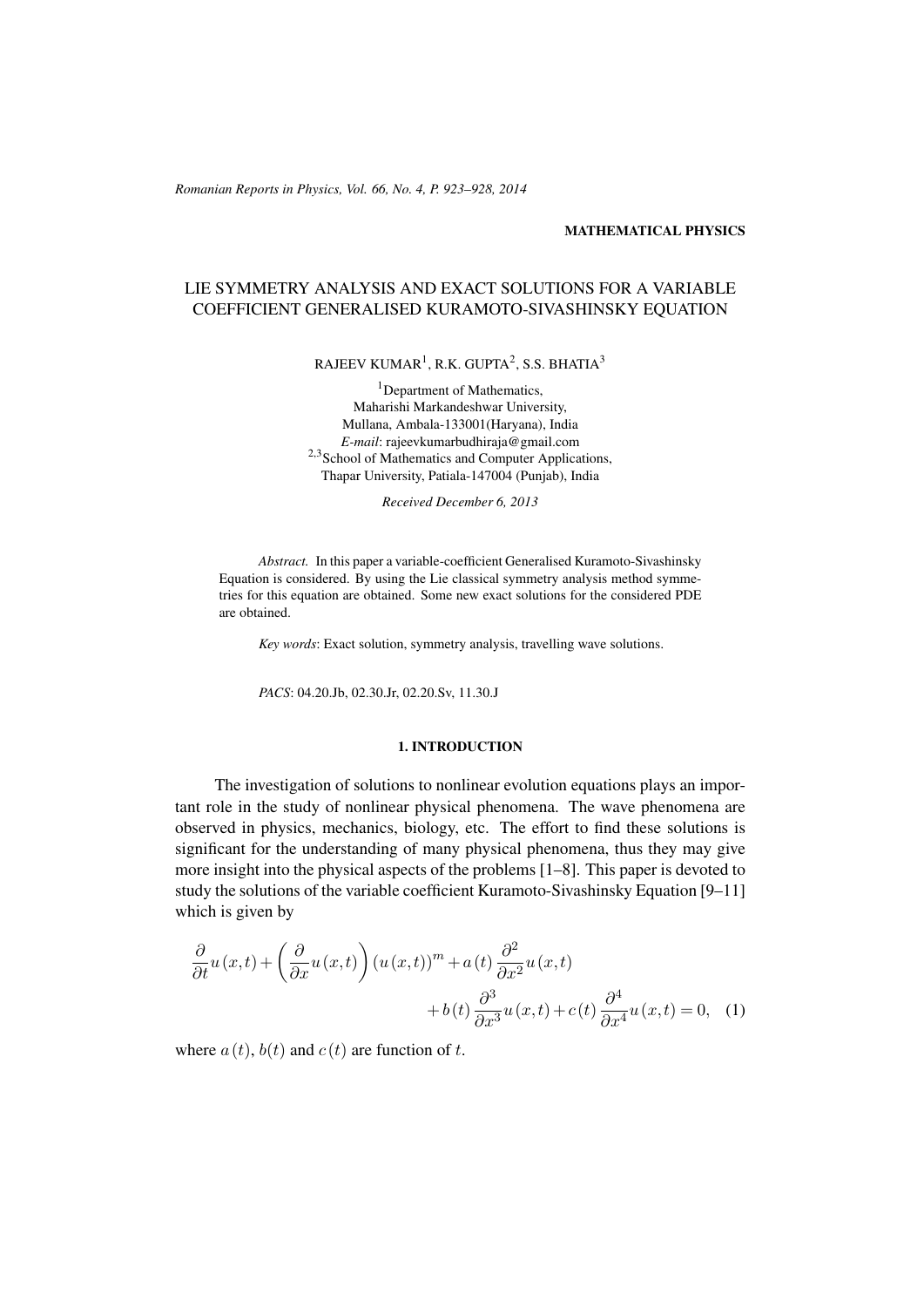Some special cases of [\(1\)](#page-0-0) with constant coefficients were also considered

$$
\frac{\partial}{\partial t}u(x,t) + \left(\frac{\partial}{\partial x}u(x,t)\right)(u(x,t))^m + a\frac{\partial^2}{\partial x^2}u(x,t) \n+ b\frac{\partial^3}{\partial x^3}u(x,t) + c\frac{\partial^4}{\partial x^4}u(x,t) = 0
$$
 (2)

<span id="page-1-0"></span>
$$
\frac{\partial}{\partial t}u(x,t) + \alpha \left(\frac{\partial}{\partial x}u(x,t)\right) \left(u(x,t)\right)^m + \beta \frac{\partial^2}{\partial x^2}u(x,t) + k \frac{\partial^4}{\partial x^4}u(x,t) = 0 \quad (3)
$$

Nonlinear evolution equation [\(1\)](#page-0-0) at  $m = 1$  has been studied by a number of authors from various viewpoints. Exact solutions of [\(3\)](#page-1-0) in the form of the solitary wave at  $m = 1$  and at  $\beta = 0$  were obtained in [\[12\]](#page-5-4). The rest of this paper is arranged as follows. In section 2, we apply the Lie classical symmetry analysis method [\[13\]](#page-5-5)-[\[18\]](#page-5-6) to [\(1\)](#page-0-0). In section 3, the Series solution method [\[19\]](#page-5-7) and the Extended Tanh method [\[20,](#page-5-8) [21\]](#page-5-9) are applied to find the solutions of the equation. Some new exact solutions of [\(1\)](#page-0-0) are obtained.

### <span id="page-1-1"></span>2. CLASSICAL SYMMETRIES

To apply the Lie classical symmetry analysis method to [\(1\)](#page-0-0) we consider the one-parameter Lie group of infinitesimal transformations in  $x$ ,  $t$  and  $u$  given by

$$
x^* = x + \epsilon \xi(x, t, u), \quad t^* = t + \epsilon \tau(x, t, u), \quad u^* = u + \epsilon \eta(x, t, u), \tag{4}
$$

where  $\epsilon$  is the group parameter. We require that the set of solutions of [\(1\)](#page-0-0) be invariant under this transformation. This yields an overdetermined system of linear equations for the infinitesimals  $\xi(x, t, u)$ ,  $\tau(x, t, u)$  and  $\eta(x, t, u)$ . The associated Lie algebra of infinitesimal symmetries is the set of infinitesimal generators of the form

$$
v = \xi(x, t, u) \frac{\partial}{\partial x} + \tau(x, t, u) \frac{\partial}{\partial t} + \eta(x, t, u) \frac{\partial}{\partial u}
$$
 (5)

Invariance of [\(1\)](#page-0-0) under a Lie group of point transformations with infinitesimal generator [\(5\)](#page-1-1) leads to a set of determining equations. Solving this system we will obtain:

$$
\eta = k_1 u, \quad \xi = k_2 x + k_3, \quad \tau = (k_2 - mk_1) t + k_4.
$$

The coefficient functions are governed by the following relations:

$$
a = c_1 \left[ (k_2 - mk_1) t + k_4 \right]^{(k_2 + mk_1)/(k_2 - mk_1)} \tag{6}
$$

$$
b = c_2 \left[ \left( k_2 - mk_1 \right) t + k_4 \right]^{(2k_2 + mk_1)/(k_2 - mk_1)} \tag{7}
$$

$$
c = c_3 \left[ (k_2 - mk_1) t + k_4 \right]^{(3k_2 + mk_1)/(k_2 - mk_1)} \tag{8}
$$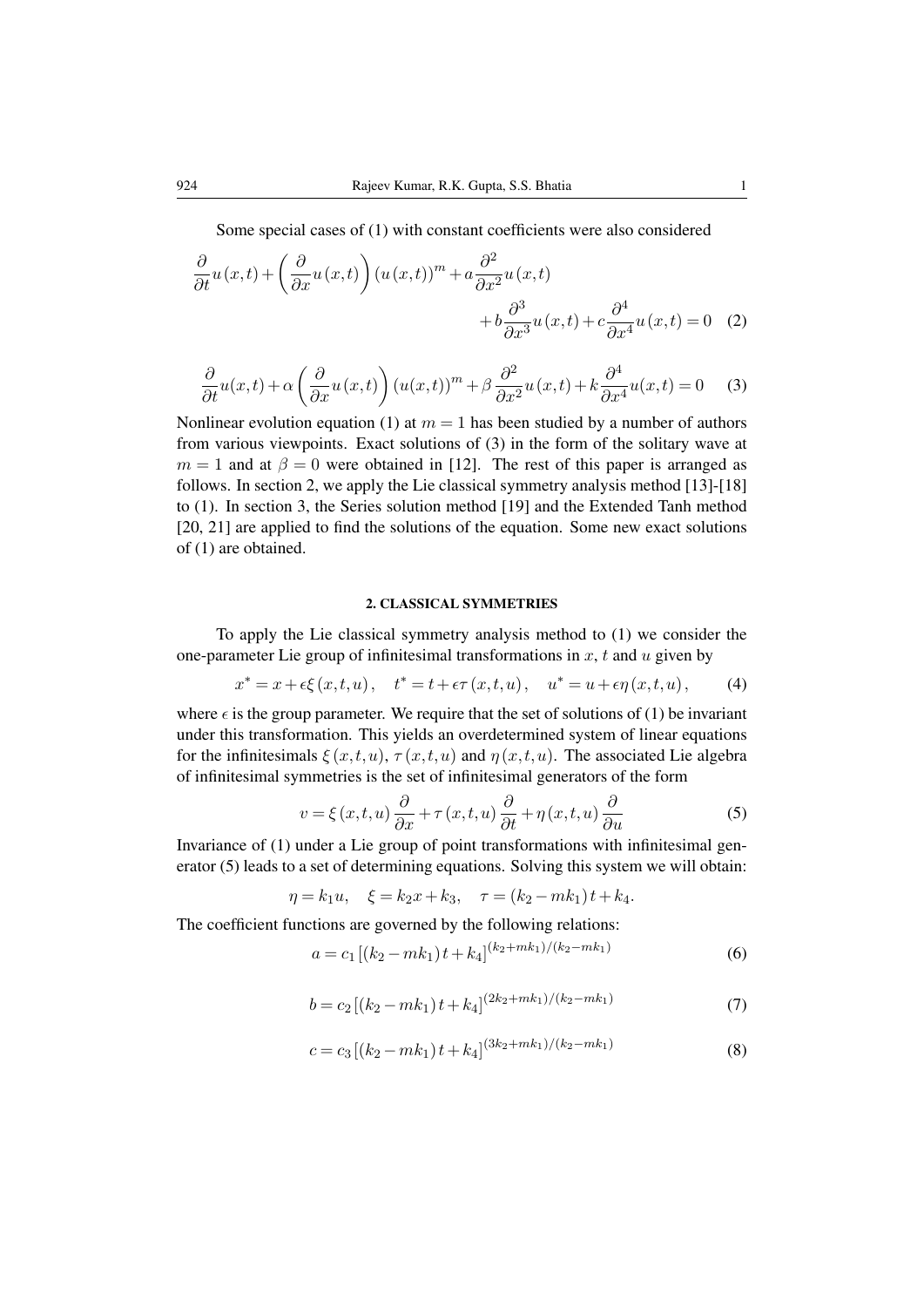where,  $c_1$ ,  $c_2$ ,  $c_3$ ,  $k_1$ ,  $k_2$ ,  $k_3$  and  $k_4$  are arbitrary constants. The associated infinitesimal generators are given by:

$$
v_1 = u\frac{\partial}{\partial u} - mt\frac{\partial}{\partial t}, \quad v_2 = x\frac{\partial}{\partial x} + t\frac{\partial}{\partial t}, \quad v_3 = \frac{\partial}{\partial x}, \quad v_4 = \frac{\partial}{\partial t}.
$$
 (9)

Considering the infinitesimal generator  $v_1 + \lambda v_2 + \mu v_4$  we obtain the surface condition

<span id="page-2-0"></span>
$$
((\lambda - m)t + \mu) \frac{\partial u}{\partial t} + \lambda x \frac{\partial u}{\partial x} = u,
$$
\n(10)

which when solving will lead to the similarity transformation

$$
u = x^{\frac{1}{\lambda}} f(\xi), \quad \xi = x \left[ (\lambda - m)t + \mu \right]^{\frac{\lambda}{m - \lambda}}
$$
(11)

when substituting from [\(11\)](#page-2-0) into [\(1\)](#page-0-0) we'll obtain the following ordinary differential equation

<span id="page-2-2"></span>
$$
-f(\xi) - \lambda \xi f'(\xi) + f^m f'(\xi) + c_3 f'' \xi + c_2 f''' \xi + c_1 f'''' \xi = 0 \tag{12}
$$

Considering the infinitesimal generator  $v_3 + \omega v_4$  we obtain the surface condition

<span id="page-2-1"></span>
$$
\frac{\partial u}{\partial x} + \omega \frac{\partial u}{\partial t} \tag{13}
$$

which leads to the similarity transformation

$$
\xi = (x - \omega t), \quad u = f(\xi), \tag{14}
$$

when substituting from [\(14\)](#page-2-1) into [\(1\)](#page-0-0) we will obtain the following ordinary differential equation

<span id="page-2-4"></span>
$$
c_4 f^{''''}(\xi) + c_5 f^{'''}(\xi) + c_6 f^{''}(\xi) + f^{'}(\xi) f^{m}(\xi) - \omega f^{'}(\xi) = 0,
$$
 (15)

where  $c_4$ ,  $c_5$  and  $c_6$  are constants.

## 3. ANALYSIS OF REDUCED ORDINARY DIFFERENTIAL EQUATION

Our main goal is to derive exact solutions of [\(1\)](#page-0-0). As exact solutions are helpful for mathematical as well as physical description of nature. In this Section, we will look for some exact solutions of [\(1\)](#page-0-0) by the reduced equations in Section 2.

### 3.1. SOLUTION OF EQUATION [\(12\)](#page-2-2)

We seek the solutions of  $(12)$  in the following form

<span id="page-2-3"></span>
$$
f(\xi) = A\xi^p,\tag{16}
$$

where  $A$  and  $p$  are constants to be found out. We need to equate the exponents of ξ suitably such that their respective coefficients become zero. Put  $\lambda = 1$  in [\(12\)](#page-2-2) and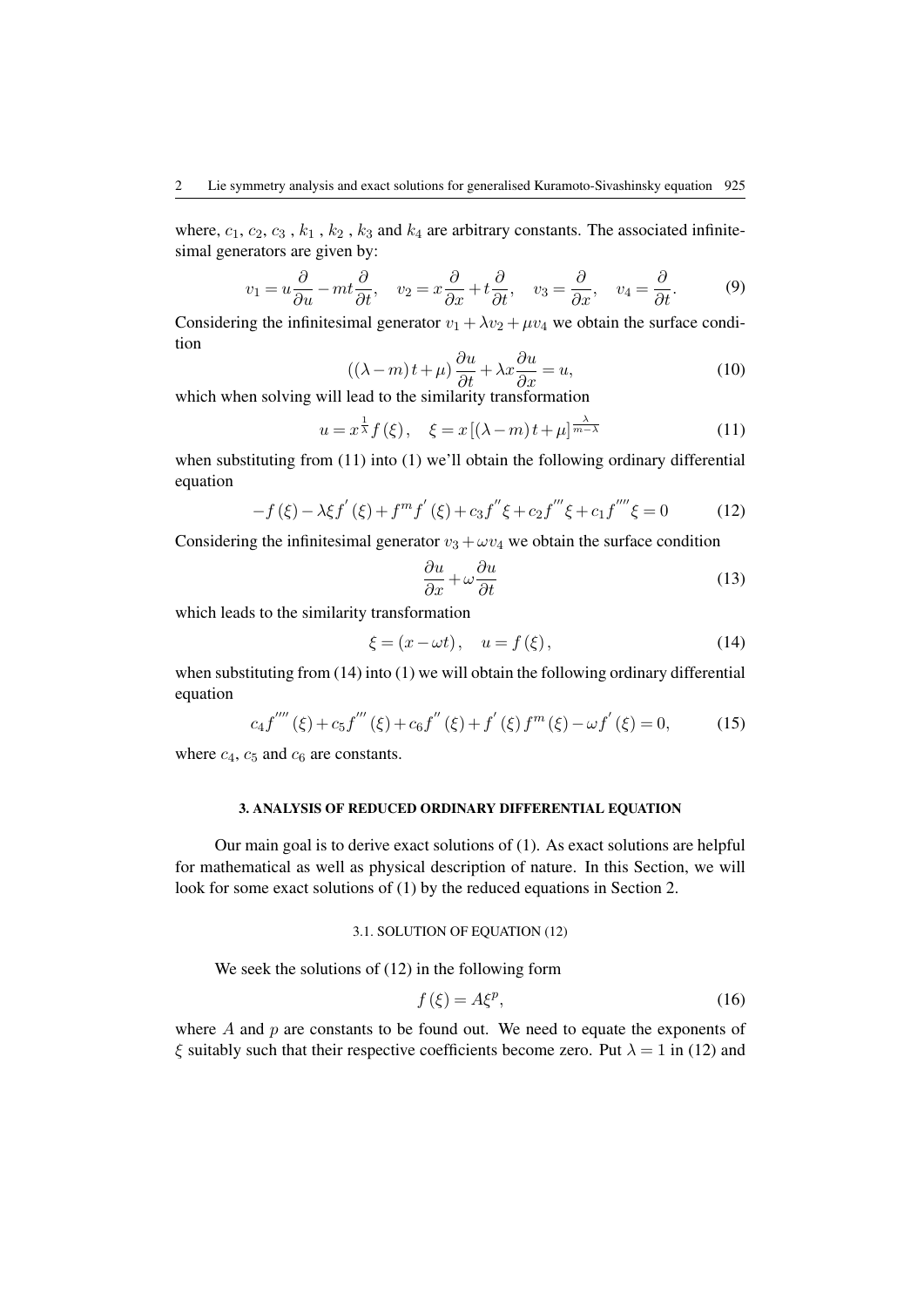integrate we get

<span id="page-3-0"></span>
$$
c_1 f'''(\xi) + c_2 f''(\xi) + c_3 f'(\xi) + \frac{f^{m+1}(\xi)}{(m+1)} - \xi f(\xi) = 0,
$$
 (17)

where constant of integration is taken as zero. By equating the exponents  $(p-3)$ and pm, we have  $p = (-3/m)$ . On substituting [\(16\)](#page-2-3) into [\(17\)](#page-3-0), we get the following solution of  $(1)$ .

$$
u = \left[\frac{-m^3}{c_1\left(1+m\right)\left(6m^2+27m+27\right)}\right]^{\frac{-1}{m}} x^{\frac{-3}{m}} \left[(1-m)t+\mu\right]^{\frac{-(m+3)}{m(m+1)}}\tag{18}
$$

#### <span id="page-3-1"></span>3.2. SOLUTION OF EQ. [15](#page-2-4)

On integrating [\(15\)](#page-2-4) we get

$$
c_4 f'''(\xi) + c_5 f''(\xi) + c_6 f'(\xi) + \frac{f^{(m+1)}(\xi)}{(m+1)} - \omega f(\xi) = 0
$$
 (19)

where constant of integration is taken as zero.

### Case I

put  $m = 3$  we get in [\(19\)](#page-3-1)

<span id="page-3-2"></span>
$$
c_4 f'''(\xi) + c_5 f''(\xi) + c_6 f'(\xi) + \frac{f^{(4)}(\xi)}{(4)} - \omega f(\xi) = 0
$$
 (20)

We find the solution of above non linear ODE by using Extended Tanh Method. Balancing  $f''$  with  $f^4$  in [\(20\)](#page-3-2) we get  $n = 1$ . Introducing new independent variable  $y = \tanh \xi$ , By Extended Tanh Method we get

<span id="page-3-3"></span>
$$
f(\xi) = a_0 + a_1 y + a_2 y^{-1}
$$
 (21)

Substituting [\(21\)](#page-3-3) in [\(20\)](#page-3-2) and equating the coefficient of powers of  $y$  we obtain the system of algebraic equations for  $a_0$ ,  $a_1$ ,  $a_2$  and  $\omega$ . On solving the algebraic equations we get

$$
a_0 = 0, a_1 = \sqrt[3]{24c_4}, a_2 = \frac{(c_6 - 8c_4)}{(24c_4)^{\frac{2}{3}}}, \omega = -2c_5
$$
  
\n
$$
a_0 = \frac{-1}{12} \frac{c_5 \sqrt[3]{24}}{c_4^{2/3}}, a_1 = 0, a_2 = \sqrt[3]{24c_4}, \omega = -\frac{1}{288} \frac{3456 c_6 c_4^3 - 6912 c_4^4 + c_5^4}{c_5 c_4^{2}}
$$
  
\n
$$
a_0 = \frac{-1}{6} \frac{c_5 \sqrt[3]{3}}{c_4^{2/3}}, a_1 = 2 \sqrt[3]{3c_4}, a_2 = 0, \omega = -\frac{1}{216} \frac{c_5 (c_5^2 \sqrt[3]{3} + 216 a_2 c_4^{5/3} + 144 \sqrt[3]{3} c_4^{2}) 3^{2/3}}{c_4^{2}}
$$
  
\n**Solutions**

<span id="page-3-4"></span>
$$
u = \sqrt[3]{24c_4} \tanh(x - \omega t) + \frac{(c_6 - 8c_4)}{(24c_4)^{\frac{2}{3}}} \tanh^{-1}(x - \omega t)
$$
 (22)

$$
u = \frac{-c_5}{12} \sqrt[3]{\frac{24}{c_4^2}} + \sqrt[3]{24c_4} \tanh^{-1} (x - \omega t)
$$
 (23)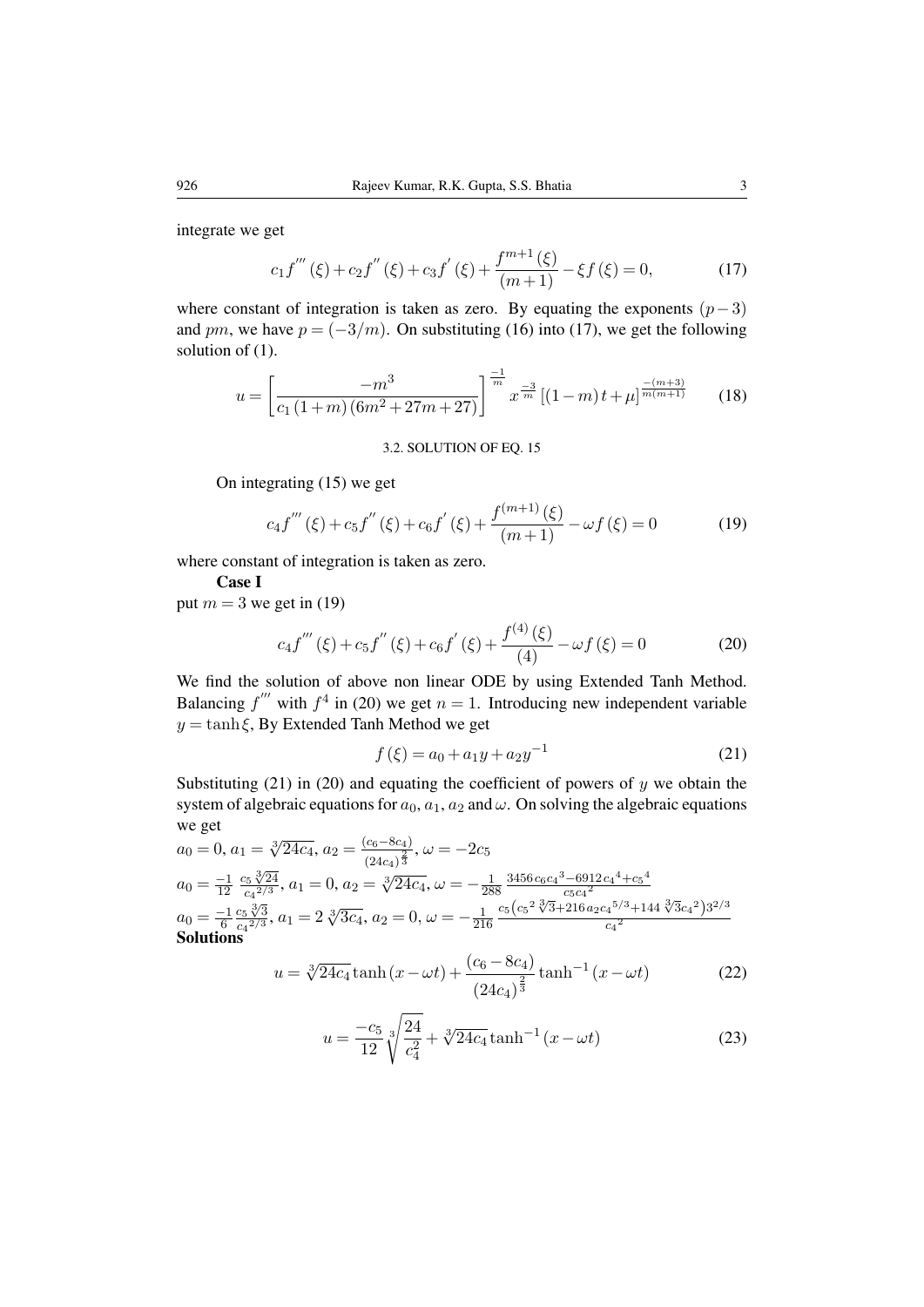$$
u = \frac{-1}{6} \frac{c_5 \sqrt[3]{3}}{c_4^{2/3}} + \left(2 \sqrt[3]{3} \sqrt[3]{c_4}\right) \tanh\left(x - \omega t\right) \tag{24}
$$



Fig. 1 – Wave solutions of [\(22\)](#page-3-4) by putting  $c_4 = 1, c_5 = 1, c_6 = 1$ .

## Case II

.

put  $m = 1$  we get in [\(19\)](#page-3-1).

<span id="page-4-1"></span><span id="page-4-0"></span>
$$
c_4 f'''(\xi) + c_5 f''(\xi) + c_6 f'(\xi) + \frac{f^{(2)}(\xi)}{(2)} - \omega f(\xi) = 0
$$
 (25)

Balancing  $f''$  with  $f^2$  in [\(25\)](#page-4-0) we get  $n = 3$ . By Extended Tanh Method we get

$$
f(\xi) = a_0 + a_1 y + a_2 y^2 + a_3 y^3 + a_4 y^{-1} + a_5 y^{-2} + a_6 y^{-3}
$$
 (26)

Subsituting [\(26\)](#page-4-1) in [\(25\)](#page-4-0) and equating the coefficient of powers of y then we obtain the system of algebraic equations for  $a_i(i = \overline{0,6})$ , and  $\omega$ . On solving the algebraic equations we get

$$
a_0 = c_6, a_1 = 2c_6, a_2 = 0, a_3 = 0, a_4 = 0, a_5 = -12c_5, a_6 = 0, \omega = c_6
$$
  
\n
$$
a_0 = 0, a_1 = 0, a_2 = 0, a_3 = 0, a_4 = \frac{60}{19}(c_6 - 20c_4), a_5 = 0, a_6 = 120c_4, \omega = -2c_6
$$
  
\n
$$
a_0 = 2c_6, a_1 = 2c_6, a_2 = 0, a_3 = 0, a_4 = 0, a_5 = -12c_5, a_6 = 120c_4, \omega = 2c_6
$$
  
\n
$$
a_0 = 0, a_1 = 0, a_2 = \frac{-1}{4} \frac{c_5c_6}{c_4}, a_3 = 0, a_4 = 0, a_5 = 15c_5, a_6 = 120c_4, \omega = -2c_5
$$
  
\n
$$
a_0 = 0, a_1 = 2c_6, a_2 = \frac{-c_6c_5}{(c_6 - 3c_4)}, a_3 = 0, a_4 = 2c_6 - 12c_4, a_5 = 0, a_6 = 0, \omega = -2c_5
$$
  
\n**Solutions**

$$
u = c_6 + 2c_6 \tanh(x - \omega t) - 12c_5 \tanh^{-2}(x - \omega t)
$$
 (27)

$$
u = \left(\frac{60}{19}c_6 - \frac{1200}{19}c_4\right) \tanh^{-1}\left(x - \omega t\right) + 120c_4 \tanh^{-3}\left(x - \omega t\right) \tag{28}
$$

$$
u = 2c_6 + 2c_6 \tanh(x - \omega t) - 12c_5 \tanh^{-2}(x - \omega t) + 120c_4 \tanh^{-3}(x - \omega t)
$$
 (29)